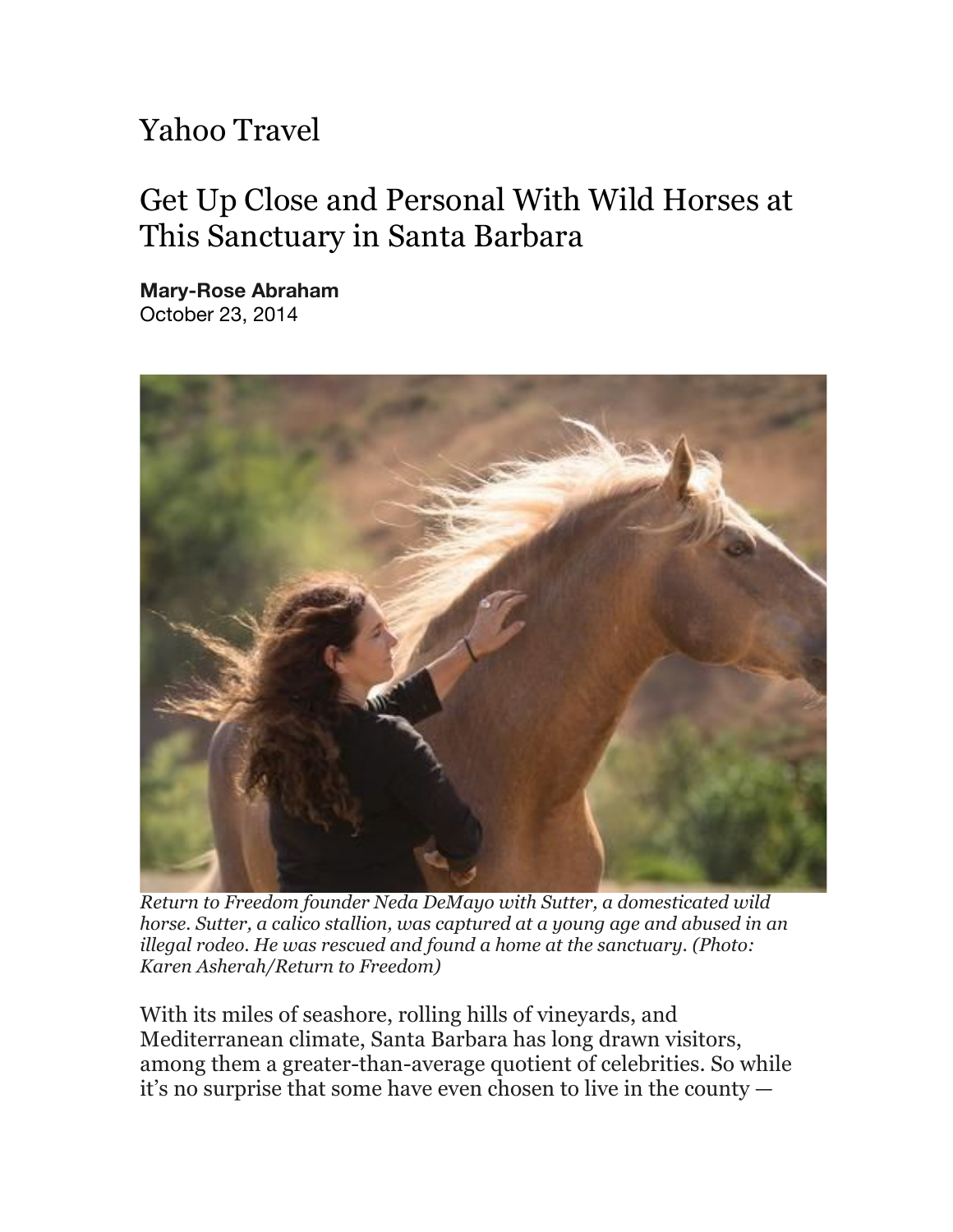Oprah Winfrey, Kirk Douglas, Ellen DeGeneres — one celebrity resident not only calls Santa Barbara home, he also draws his own share of visitors for a reason other than beaches and wine. And he goes by one name: Spirit. To be clear, Spirit is a horse.

He served as the inspiration and model for the 2002 film *Spirit: Stallion of the Cimarron*, which was nominated for an Oscar for best animated feature. When production wrapped, DreamWorks Pictures searched for a home for the movie's muse — which is how Spirit found himself in Santa Barbara.

"He's a little bit of a diva," explained Kelsey Santini, as she stood near Spirit's fenced enclosure, where the stallion seemed to pose gracefully for a visitor's photographs.



*Spirit, a wild horse from the Kiger mustang herd, was the inspiration and model for the animated film Spirit: Stallion of the Cimarron. (Photo: Kimerlee Curyl/Return to Freedom)*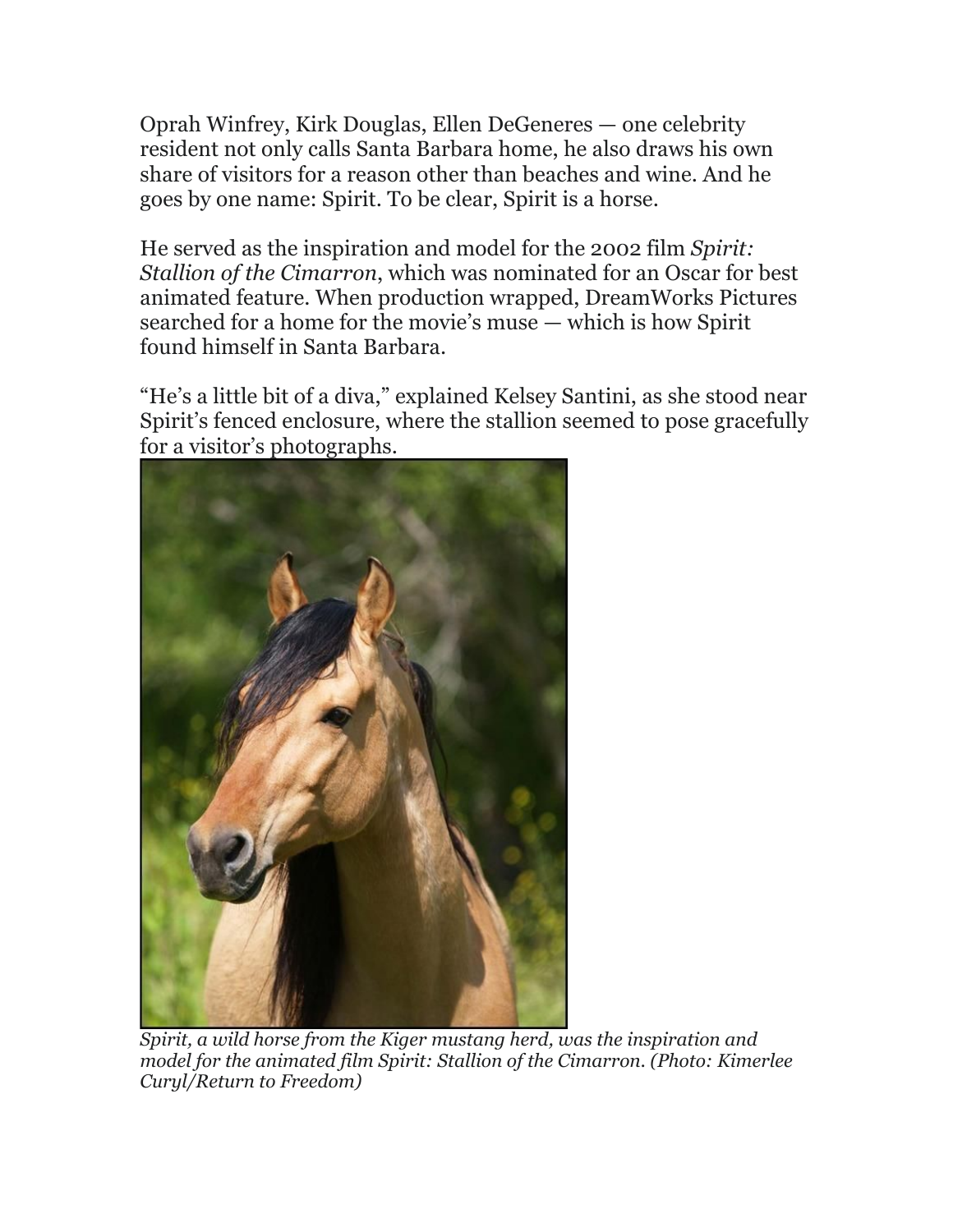Santini leads tours at the Return to Freedom sanctuary in Lompoc, Calif., where Spirit and 286 other horses are housed. But this is not a place where the horses are saddled and ridden or go to sleep in stables. In fact, the sanctuary tries to minimize human contact as much as possible. And the reason lies in these horses' special lineage. They are all wild.

"My vision was for a place where people would be exposed to horses living as they were meant to live in a community all their own," said Neda DeMayo, the sanctuary's founder. "We are just the hosts."



## *WATCH: Movie Trailer to Spirit*

## **Spirit: Stallion Of The Cimarron**

Spirit: Stallion Of The Cimarron

Unlike their domestic counterpart, wild horses are not tame and live in free-roaming herds throughout the American West. The horse is known generally as a mustang and is descended from those brought to the New World by the Spanish, with varying degrees of crossbreeding with other horses such as cavalry mounts, Native American ponies, and ranch stock. Spirit is a Kiger mustang, hailing from herds in Oregon, with a close genetic relation to his original Spanish forebears.